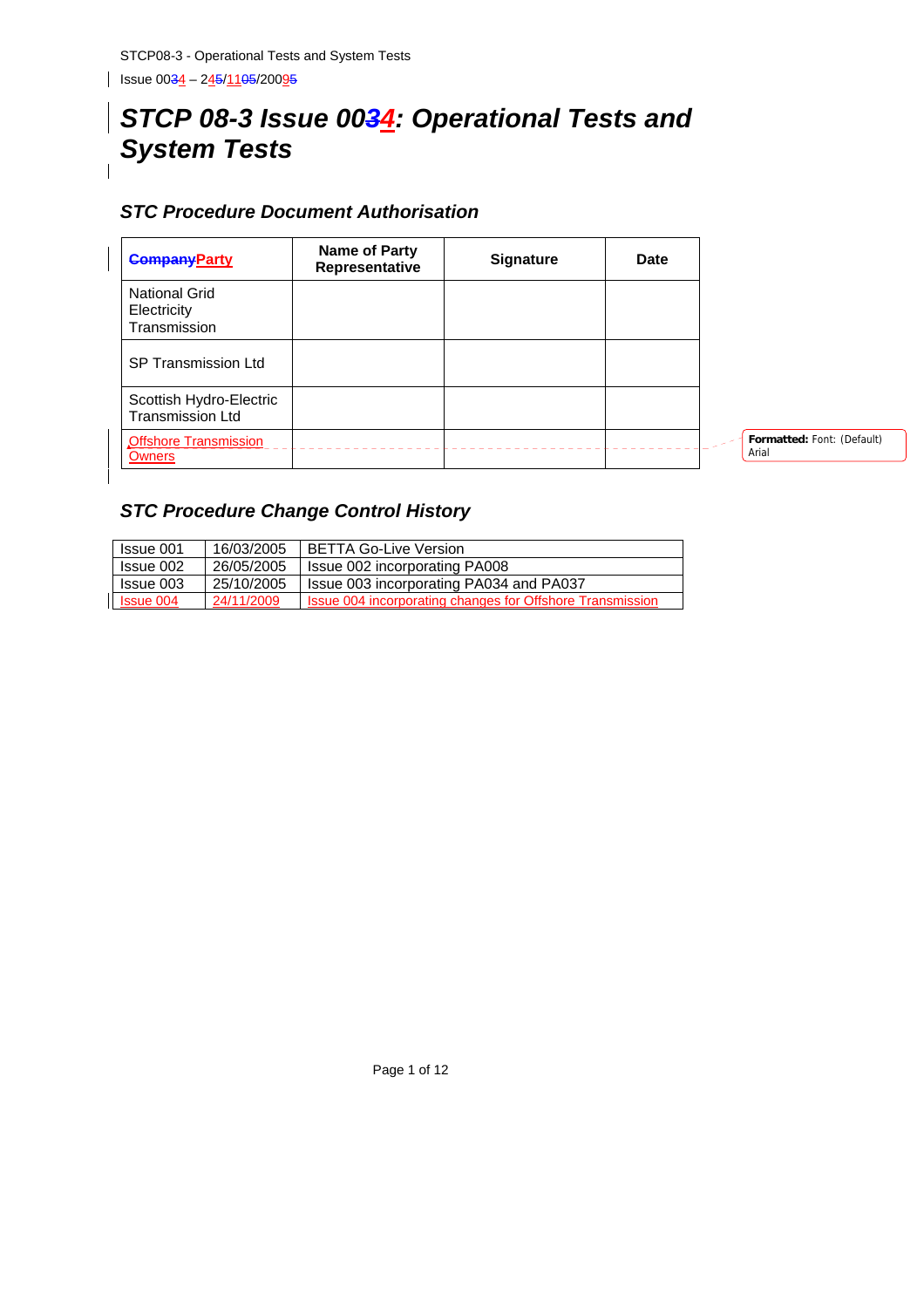# **1 Introduction**

#### **1.1 Scope**

1.1.1 This procedure applies to the arrangements and processes across the NGET-TO interface for System Tests or operational tests including Black Start Tests and Power Island tests. This procedure does not include tests associated with commissioning activities, which are the subject of STCP 19-4 Commissioning and Decommissioning.

1.1.2 System Tests or operational tests may involve single items of Plant and Apparatus through to whole sections of the **GBNational Electricity** - Transmission System.

1.1.3 System Tests or operational tests may be proposed by NGET or the TO.

1.1.4 This procedure describes the data exchange requirements between NGET and the TOs to facilitate planning and implementation of System Tests or operational tests.

1.1.5 This procedure applies to NGET and each TO where, for the purpose of this document, the TOs are:

- SPT; and
- **SHETL**

• All Offshore Transmission Licence holders as appointed by OFGEM

In the event that specific conditions or exceptions are made in the document relating to an Onshore TO or Offshore TO these will be prefixed appropriately.

#### **1.2 Objectives**

- 1.2.1 This procedure specifies the following:
	- the responsibilities of NGET and the TO in relation to System Tests or operational tests, including Black Start Tests and Power Island tests;
	- the requirements for exchange of information across the NGET -TO interface in relation to these Tests; and
	- the means of communication to be used across the NGET -TO interface.
- 1.2.2 This procedure is designed to enable the Parties to discharge their responsibilities under the STC and to ensure that responsibilities are clear.

# **2 Key Definitions**

#### *2.1 For the purposes of STCP 08-3:*

- 2.1.1 **Operational Effect** is as defined in the Grid Code as at the Code Effective Date and for purposes of this STCP only, not as defined in the STC.
- 2.1.2 **Tests Proposer** means the Party proposing Tests.
- 2.1.3 **Tests Proposal** means an outline provided in writing of the actions proposed to be carried out as part of Tests involving Plant and Apparatus forming part of the GBNational Electricity Transmission System.

**Formatted:** Bullets and Numbering **Formatted:** Indent: Left: 0

cm, Hanging: 1.27 cm

Page 2 of 12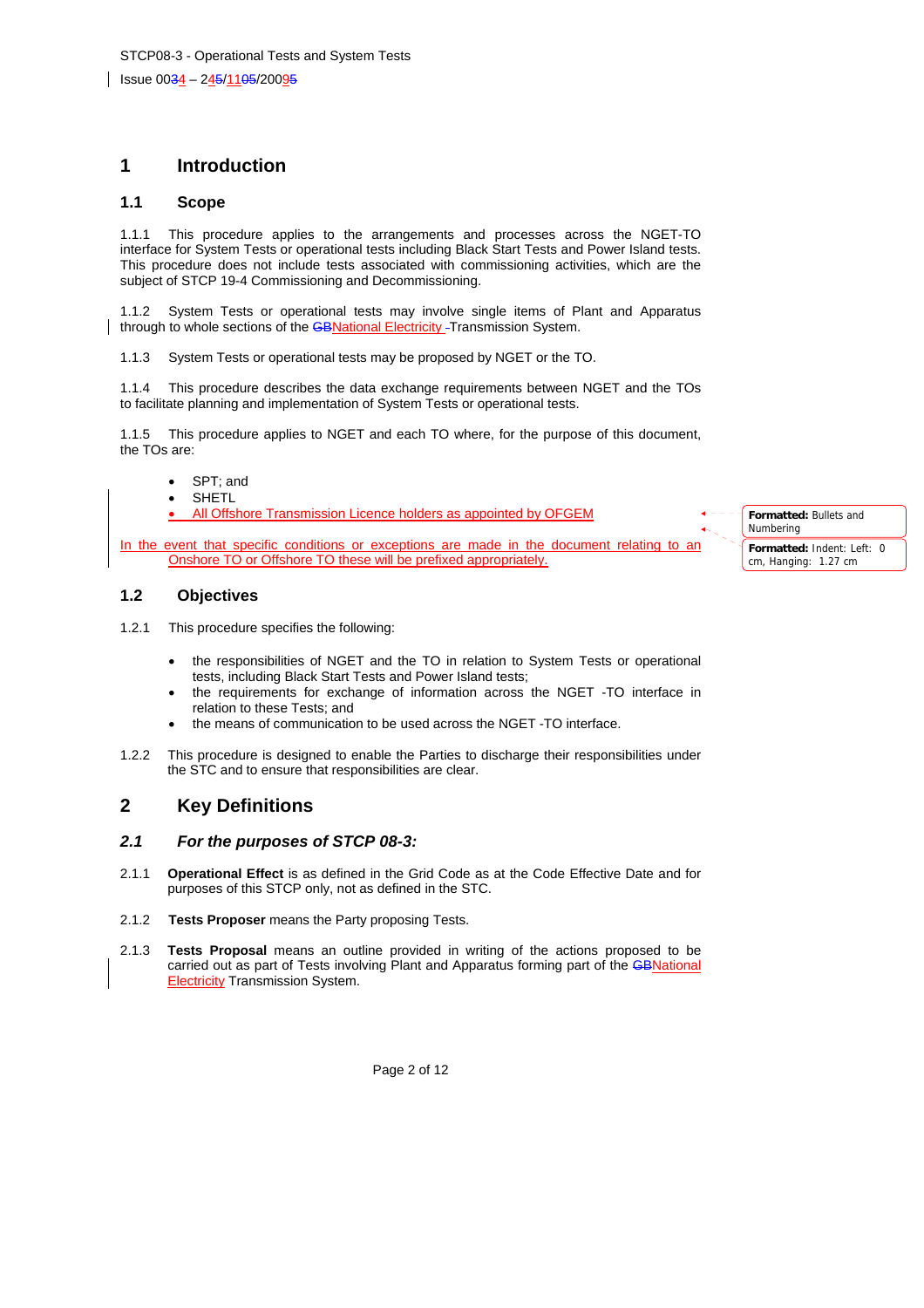## **3 Process**

### **3.1 General**

- 3.1.1 All Tests shall be planned to ensure all Plant and Apparatus remains within the applicable capability limits specified by the asset owner and carried out such that there is minimal impact on the **GBNational Electricity Transmission System.** All Outage requests for Tests shall be progressed in accordance with STCP 11-1 Outage Planning.
- 3.1.2 Black Start Tests may involve synchronisation of generation to the GBNational Electricity Transmission System or connection of Demand remote from the Black Start Station.
	- 3.1.3 Operation of some Plant and Apparatus may be temporarily transferred to the TO by formal agreement between NGET and the TO as part of the Tests programme.
	- 3.1.4 NGET shall be responsible for obtaining the agreement with a User for Tests to proceed. If NGET gives permission for the TO to act as the point of contact, the TO shall contact and advise the User that the TO has become the point of contact and that Tests shall commence shortly.
	- 3.1.5 The category of Tests (either minor or major) shall be agreed by the Parties involved as part of operational liaison. Major Tests are those considered sufficiently complex by a party to require a detailed Tests programme to be submitted in accordance with Section 3.2 below. Tests categorised as minor shall not require a detailed Tests programme to be submitted. Tests may include switching Plant out of service using Protection Apparatus.

### **3.2 Tests Procedure Preparation**

#### **Tests Proposal**

- 3.2.1 If the Tests Proposer is a TO, then the following provisions shall apply:
- 3.2.1.1 The TO shall be responsible for providing the Tests Proposal to NGET in accordance with this procedure.
- 3.2.1.2 The TO shall, as soon as reasonably practicable, submit a Tests Proposal to NGET. Where practicable, this Tests Proposal shall be submitted to NGET a minimum of 13 weeks prior to the date of the Tests. The TO shall endeavour to ensure sufficient detail is included in the Tests Proposal to allow the affected parties to assess the impact of the Tests on the **GBNational Electricity - Transmission System and User Systems.**
- 3.2.1.3 The TO shall be responsible for change control of the Tests Proposal and shall issue a revised Tests Proposal to NGET, as soon as reasonably practicable. NGET shall be responsible for liasing with an affected User or affected TO accordingly.
- 3.2.1.4 NGET shall, as soon as reasonably practicable, provide to each affected User or other affected TO a copy of the Tests Proposal and all updates thereof.
- 3.2.1.5 NGET and the TO shall assess the implications and agree the category of the Tests as soon as reasonably practicable. NGET shall liase with each affected User and/or affected TO and seek their agreement to the Tests Proposal and collate and co-ordinate their responses to the TO.
- 3.2.1.6 If the Tests Proposal is not acceptable to NGET, an affected User or affected TO, NGET shall refuse the Tests Proposal and shall immediately inform the TO. That TO may choose to revise and re-submit the Tests Proposal in accordance with this procedure or raise a dispute.

Page 3 of 12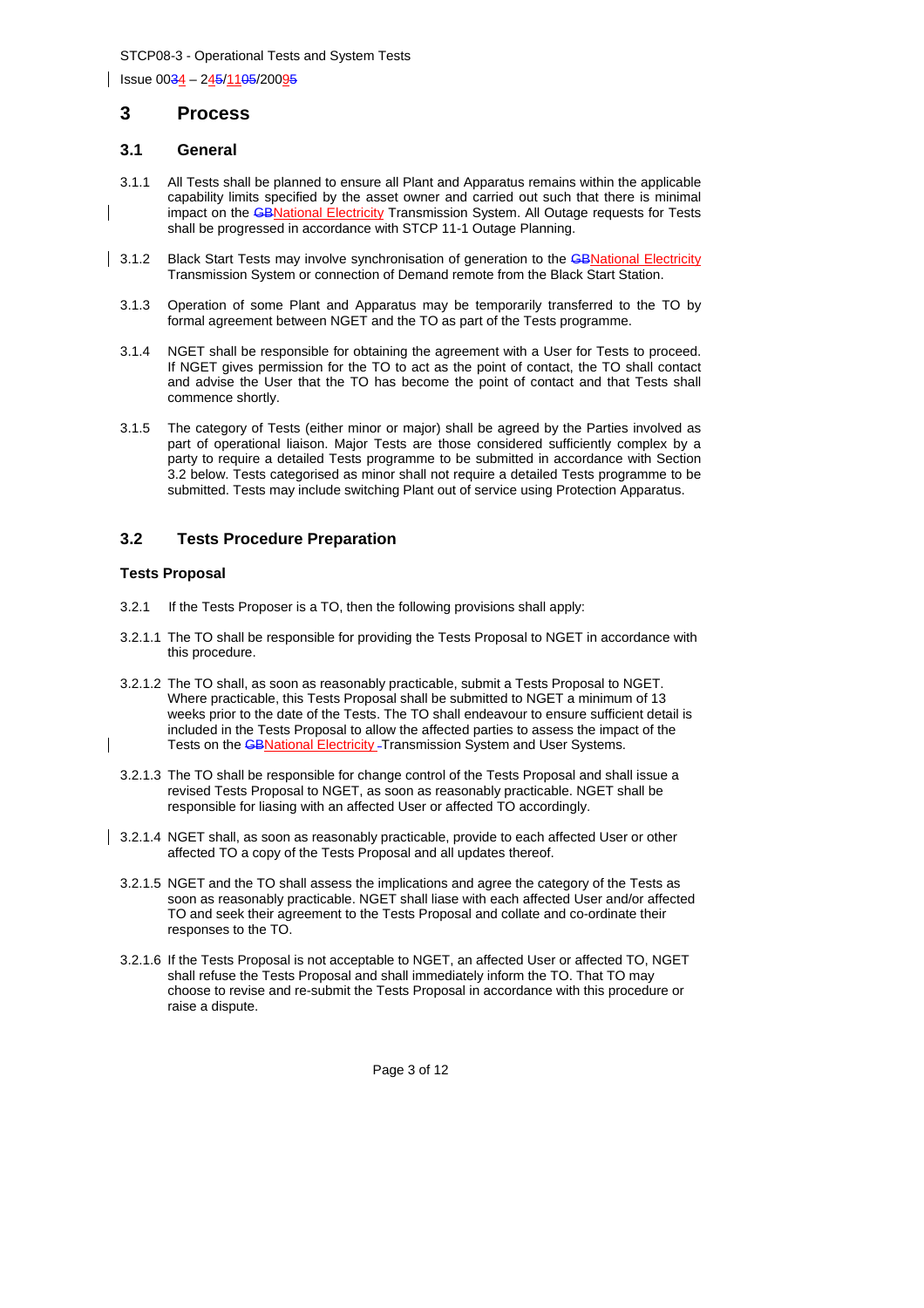Issue 0034 – 245/1105/20095

- 3.2.2 If the Tests Proposer is NGET, then the following provisions shall apply:
- 3.2.2.1 NGET shall, as soon as reasonably practicable, submit a Tests Proposal to each affected TO and/ or affected User in accordance with this procedure. Where practicable, this Tests Proposal shall be submitted to the TO a minimum of 13 weeks prior to the date of the Tests. NGET shall endeavour to ensure sufficient detail is included in the Tests Proposal to allow the parties to assess the impact of the Tests Proposal on the TO assets and User Systems.
- 3.2.2.2 NGET shall be responsible for change control of the Tests Proposal and shall issue to each affected TO and/or affected User, as soon as reasonably practicable, a copy of the Tests Proposal and all updates thereof. NGET shall be responsible for liasing with each affected User or affected TO.
- 3.2.2.3 NGET and each affected TO shall assess the implications and agree the category of the Tests as soon as reasonably practicable. NGET shall liase with each affected User and/or affected TO and seek their agreement to the Tests Proposal.
- 3.2.2.4 If the Tests Proposal is not acceptable to an affected User or affected TO, NGET may choose to revise and re-submit the Tests Proposal to each affected TO and/or affected User in accordance with this procedure or raise a dispute.

#### **Detailed Tests Programme**

- 3.2.3 If the Tests Proposer is a TO, then the following provisions shall apply:
- 3.2.3.1 As soon as practical after agreement to the Tests Proposal, the TO shall provide an Outage request to NGET detailing the Plant and Apparatus involved in accordance with STCP 11-1 Outage Planning and STCP 11-2 Outage Data Exchange.
- 3.2.3.2 The TO will provide, as soon as reasonably practicable, a draft Tests programme, taking account of any asset related issues, to a level of detail including, but not limited to, the content shown in Appendix B.
- 3.2.3.3 The TO shall be responsible for change control of the draft Tests programme and shall issue, as soon as reasonably practicable, revised draft Tests programmes, where appropriate, to NGET. NGET shall be responsible for liasing with the TO, any affected User and/or affected TO.
- 3.2.3.4 NGET shall provide to each affected User and/or affected TO a copy of the draft Tests Programme and all updates thereof.
- 3.2.3.5 NGET shall liase on the implications of the Tests programme with each affected User and/or affected TO and seek their agreement to the Tests programme. NGET shall collate and co-ordinate the responses to the TO.
- 3.2.3.6 NGET and the TO shall each assess the implications on the Tests programme:
	- NGET shall assess the **GBNational Electricity** Transmission System implications;
	- the TO shall assess the implications of the Tests programme on that TO assets and advise NGET of any asset related issues;
	- NGET and the TO shall agree any changes required to the Tests programme; and
	- NGET will liase with each affected User and/or affected TO to confirm their agreement to the Tests programme changes.
- 3.2.3.7 When all issues raised have been addressed to the reasonable satisfaction of all parties and the draft Tests programme agreed by all parties, the agreed Tests programme shall be issued by the TO to NGET. This shall normally be at least 15 Business Days prior to the commencement date of Tests unless otherwise agreed.

Page 4 of 12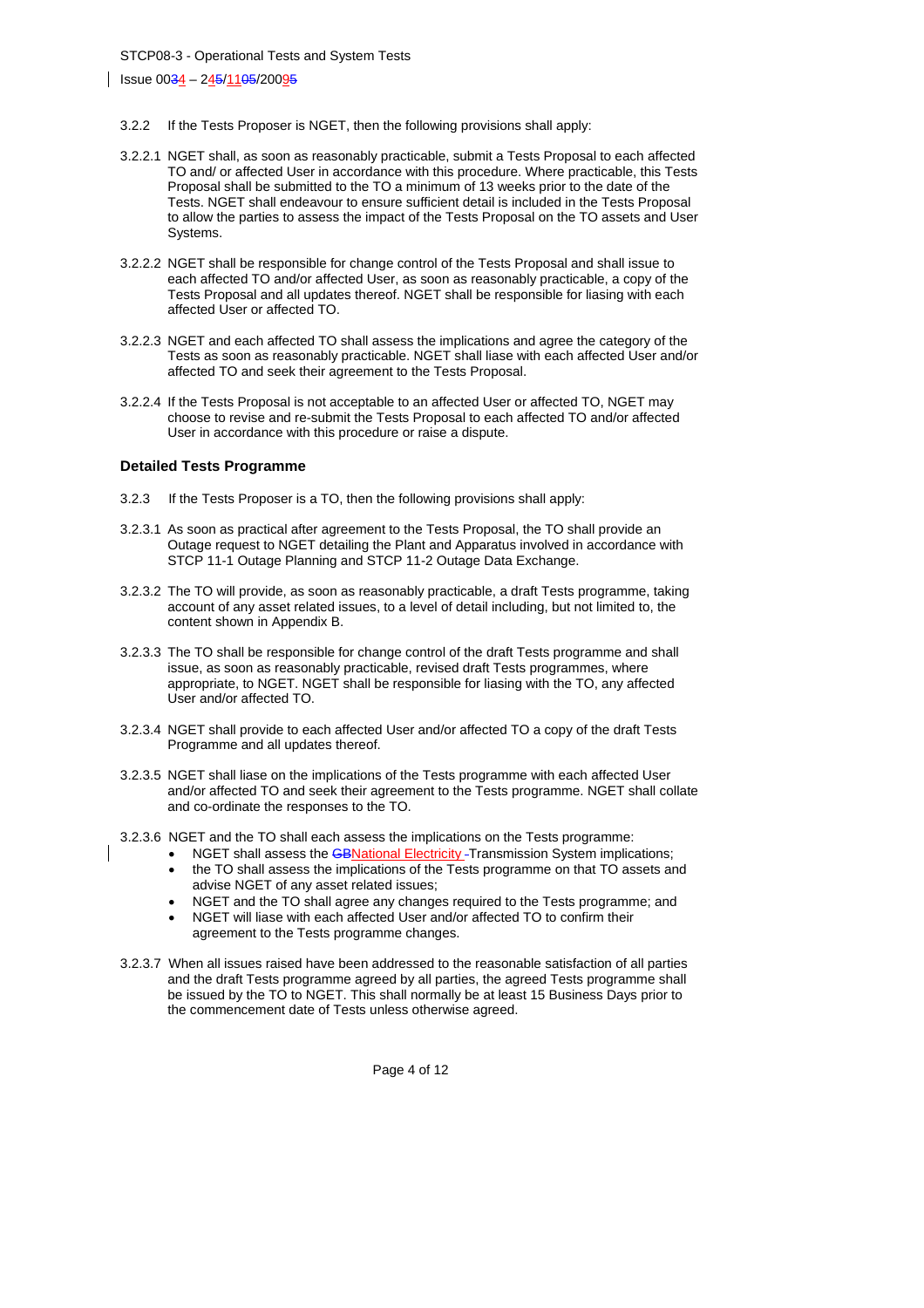Issue 0034 – 245/1105/20095

- 3.2.3.8 NGET shall provide as soon as reasonably practicable to each affected User and/or affected TO a copy of the agreed Tests programme and all updates thereof.
- 3.2.3.9 In the event that NGET is informed that a party has identified a need for essential changes to the agreed Tests programme, NGET shall inform the relevant TO as soon as reasonably practicable. That TO shall be responsible for change control and, as soon as reasonably practicable, issue an amended Tests programme to NGET. Any essential changes made must be agreed and acknowledged by NGET. NGET shall be responsible for liasing with each affected User and/or affected TO to obtain their agreement to the Tests programme changes.
- 3.2.3.10 In the event that that there is a dispute regarding the acceptability or otherwise of a Tests programme or associated Outage the Tests shall not take place until the dispute has been resolved.
- 3.2.4 If the Tests Proposer is NGET, then the following provisions shall apply:
- 3.2.4.1 On agreement of the Tests Proposal, NGET shall agree an Outage request with each affected TO for the Plant and Apparatus involved in the Tests. Each TO shall then submit any required Outage requests as soon as practicable, and in accordance with STCP 11-1 Outage Planning and STCP 11-2 Outage Data Exchange.
- 3.2.4.2 NGET will provide to each affected TO, as soon as reasonably practicable, a draft Tests programme to a level of detail, including but not limited to the content shown in Appendix B.
- 3.2.4.3 NGET shall be responsible for change control of the draft Tests programme and shall provide to each affected TO and each affected User, as soon as reasonably practicable, a copy of the Tests programme and all updates thereof.
- 3.2.4.4 NGET shall liase on the implications of the Tests programme with each affected User and/or affected TO and seek their agreement to the Tests programme.
- 3.2.4.5 NGET and each affected TO shall assess the implications of the Tests programme. NGET shall assess the GBNational Electricity Transmission System implications and convey the implications to all affected parties. Each TO shall assess the implications of the Tests programme on that TO's assets and advise NGET of any asset-related issues. NGET and the TO shall agree any changes required to the Tests programme. NGET will liase with each affected User and/or affected TO and confirm their agreement to the Tests programme changes.
- 3.2.4.6 When all issues raised have been addressed to the reasonable satisfaction of all parties, and the draft Tests programme agreed by all parties, the agreed Tests programme shall be issued by NGET to each affected TO and/or affected User. This shall normally be at least 15 Business Days prior to the commencement date of Tests, unless otherwise agreed.
- 3.2.4.7 In the event that NGET is informed that a party has identified a need for essential changes to the agreed Tests programme, NGET shall be responsible for change control and issue of the amended Tests programme. Any essential changes made must be agreed and acknowledged by NGET and each affected TO, as soon as reasonably practicable. NGET shall be responsible for liasing with each affected User and/or affected TO to obtain their agreement to the Tests programme changes.
- 3.2.4.8 In the event that that there is a dispute regarding the acceptability or otherwise of a Tests programme or associated Outage the Tests shall not take place until the dispute has been resolved.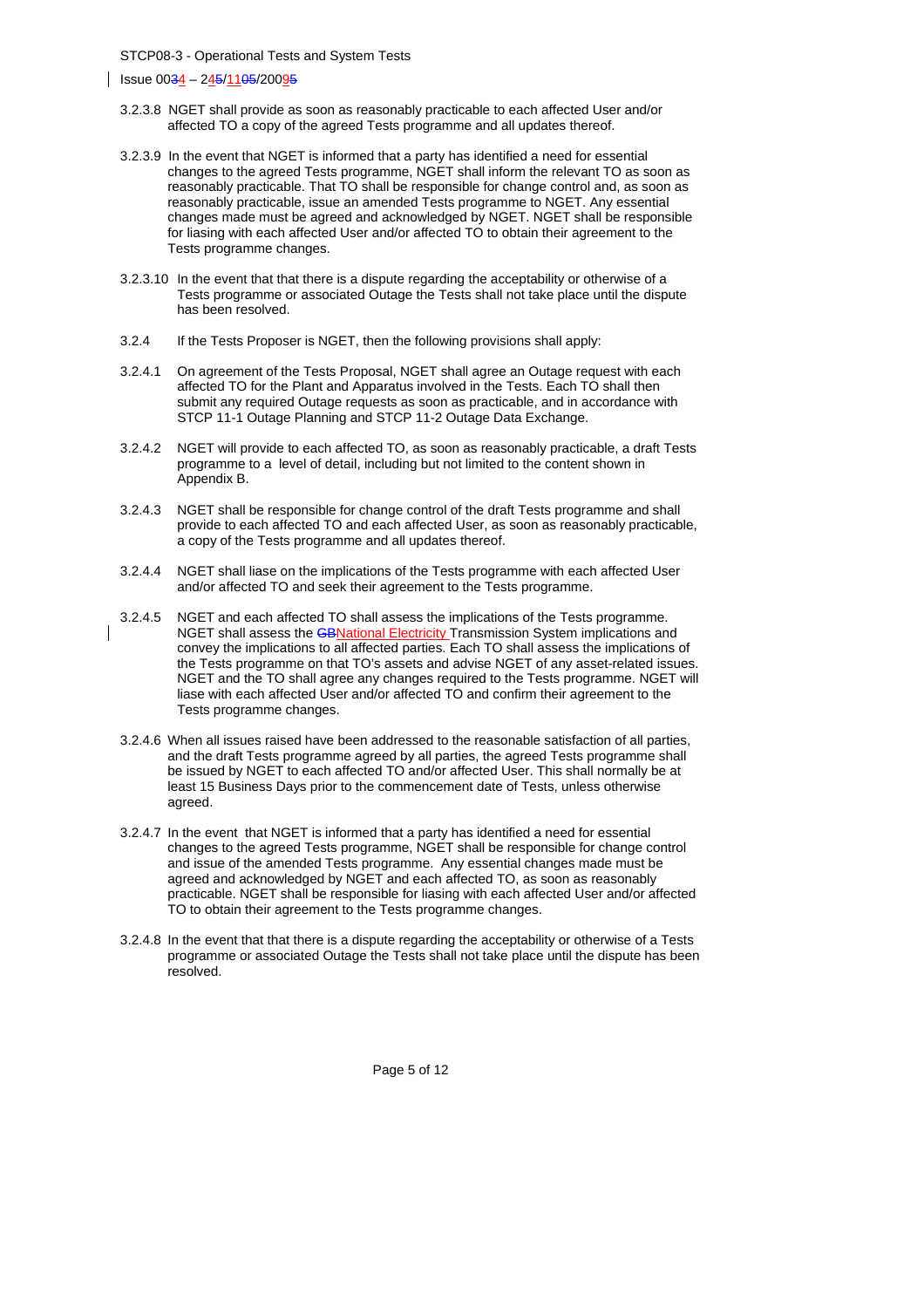Issue 0034 – 245/1105/20095

#### **Planning Process Associated with Tests Requirements**

- 3.2.5 If the Tests Proposer is a TO, then the following provisions shall apply:
- 3.2.5.1 Plant or Apparatus switched out of service by operation of Protection Apparatus in preparation for maintenance work shall be treated as an Outage request under STCP 11- 1 Outage Planning. The Outage booking shall include the comment 'Switch out by protection'.
- 3.2.5.2 NGET shall assess the **GBNational Electricity** Transmission System implications of the Tests (including the proposed time, date and extent of the Tests Proposal) and convey the implications to all affected parties. NGET shall liase with and co-ordinate the responses to the TO from each affected User and affected TO. The TO shall assess the asset implications of the Tests and both the TO and NGET shall agree the acceptability or otherwise of the Tests as part of normal operational liaison.
	- 3.2.5.3 NGET and each affected TO shall use reasonable endeavours to ensure that sufficient information is exchanged and facilities are provided where reasonably requested in order to support the planning and implementation of the Tests, and ensure that System conditions for the period of the Tests can be sufficiently modelled and monitored. NGET shall be responsible for obtaining information reasonably requested by the TO from a User.
	- 3.2.5.4 Prior to commencement of the Tests, the viability of the Tests' requirements shall be regularly reviewed by NGET and the TO and the Tests may be subject to a delay at any time. Parties shall each use reasonable endeavours to ensure that any such delay is kept to a minimum. Where Tests are delayed the process to agree alternative Tests arrangements shall follow the process outlined in this procedure. NGET shall be responsible for keeping the TO informed of any delays associated with or advised by other parties.
	- 3.2.5.5 The TO shall confirm the asset Operational Capability Limits and notify NGET of any Services Reduction Risks on assets associated with the proposed Tests.
	- 3.2.6 If the Tests Proposer is NGET, then the following provisions shall apply:
- 3.2.6.1 NGET shall assess the GBNational Electricity Transmission System implications of the Tests (including the proposed time, date and extent of the Tests) and convey the implications to all affected parties. NGET shall liase with and co-ordinate the response from each affected User and affected TO. Each affected TO shall assess the asset implications of the Tests and both the TO and NGET shall agree the acceptability or otherwise of the Tests as part of normal operational liaison.
- 3.2.6.2 NGET, and each affected TO shall use reasonable endeavours to ensure sufficient information is exchanged and facilities are provided, where reasonably requested, in order to support the planning and implementation of the Tests and to ensure that System conditions for the period of the Tests can be sufficiently modelled and monitored. NGET shall be responsible for obtaining information reasonably requested by the TO from a User.
- 3.2.6.3 Prior to commencement of the Tests, the viability of the Tests' requirements shall be regularly reviewed by NGET and the TO. This may result in Tests being delayed. Parties shall each use reasonable endeavours to ensure that any such delay is kept to a minimum. Where Tests are delayed the process to agree an alternative Tests programme must follow the process outlined in this procedure. NGET shall be responsible for keeping the TO informed of any delays associated with other parties.
- 3.2.6.4 The TO shall confirm the asset Operational Capability Limits and notify NGET of any Services Reduction Risks on assets associated with the proposed Tests.

Page 6 of 12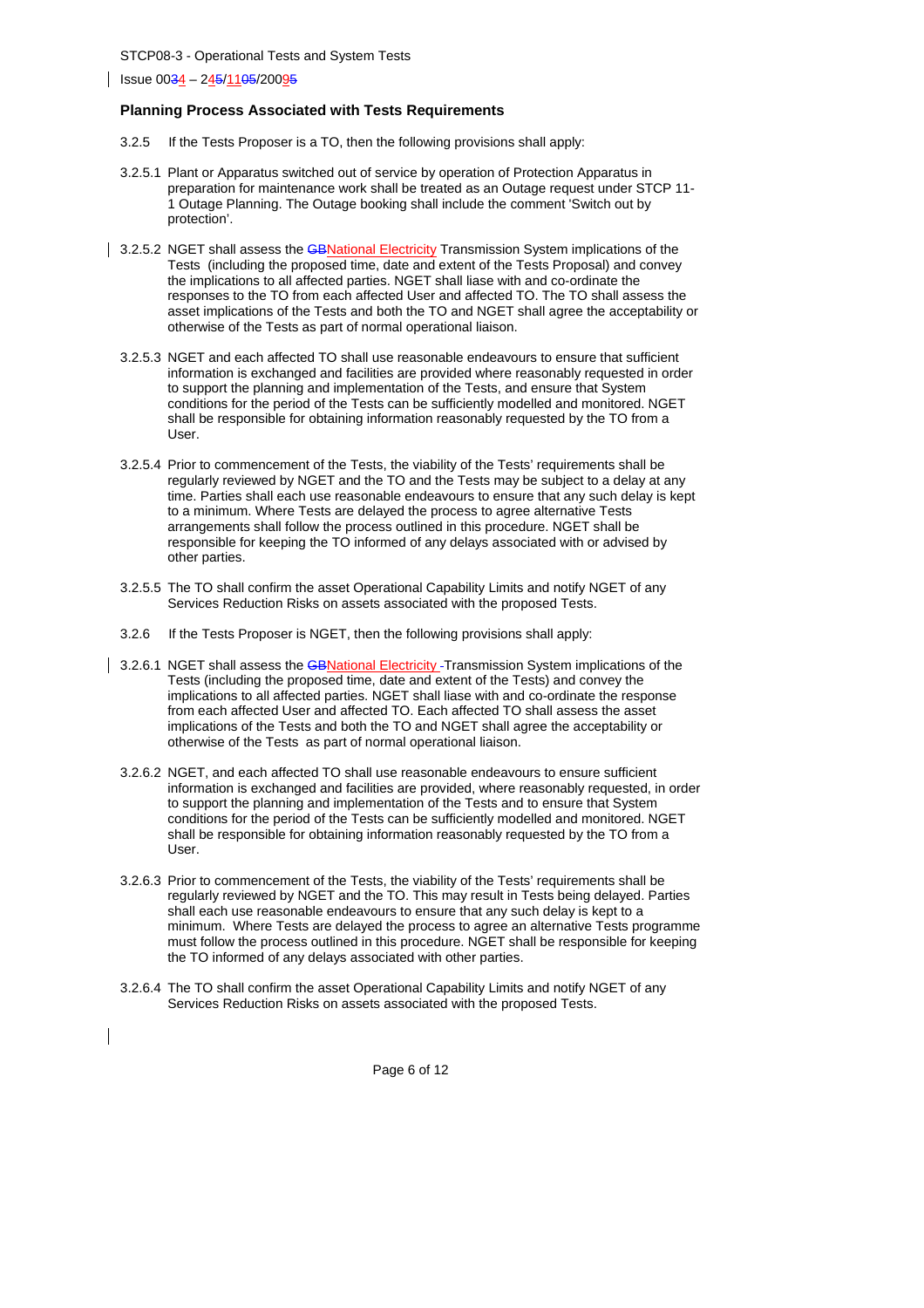### **3.3 Operational Process**

- 3.3.1 NGET shall be responsible for operational liaison and obtaining agreement from an affected User or affected TO for Tests to proceed:
- 3.3.1.1 Information exchange for Outages required as part of a Tests Programme shall take place in accordance with the requirements of STCP 11-1 Outage Planning.
- 3.3.2 NGET shall co-ordinate the Tests. Where operation of Plant and Apparatus is transferred to the TO as part of the agreed Tests programme NGET shall inform each affected User and/or each affected TO prior to the transfer of operation.
- 3.3.3 In the Control Phase the Tests shall be carried out in accordance with the requirements of STCP 1-1 Operational Switching and the Tests programme. NGET shall inform each affected User and/ or each affected TO at the start of Tests.
- 3.3.4 When Tests have commenced, any change in System, site or Test conditions that could affect or invalidate the Tests or have an Operational Effect must be communicated to other parties as soon as reasonably practicable. The Tests shall be suspended until all parties involved have assessed the implications of the change in System, site or Tests conditions. Where operation of Plant and Apparatus had been transferred to the TO this shall be transferred back to NGET. NGET shall co-ordinate any communications with each affected User or affected TO on agreement reached to complete, delay or cancel the Tests programme and inform of the transfer of operation of Plant and Apparatus back to NGET.
- 3.3.5 Tests may be suspended or cancelled by any party during periods of predicted or actual local adverse weather conditions. The TO shall be made aware by NGET, as soon as reasonably practicable, of requests by an affected User or affected TO for suspension or cancellation of Tests.
- 3.3.6 In the event of a failure of communications between the TO and NGET or the Tests site during Tests then the Tests programme shall be suspended on completion of the agreed instruction until satisfactory communications are restored and agreement is reached to continue with the Tests programme.
- 3.3.7 When Tests are complete or operation of Plant and Apparatus is transferred back to NGET due to a suspension or cancellation of Tests NGET shall inform any affected User or affected TO, as soon as reasonably practicable.

# **4 Other Considerations**

- 4.1.1 Tests shall normally only be carried out by NGET or a TO on Plant and Apparatus in operational service when the results of off-load Tests would not be sufficiently rigorous in the reasonable opinion of either Party to confirm the continued satisfactory performance of the Plant or Apparatus involved.
- 4.1.2 NGET and the relevant TO shall give consideration to relevant existing operating restrictions or notified Services Reductions or Services Reduction Risks when evaluating a Tests Proposal or Tests programme.
- 4.1.3 No Tests shall take place that could result in operation of an Operational Intertripping scheme unless this is the stated purpose of the Tests and agreement has been reached with all affected parties.
- 4.1.4 Where testing of an Operational Intertripping scheme is not the stated purpose of testing then no Tests shall take place involving a circuit associated with an Operational Intertripping scheme unless the Operational Intertripping scheme is not required in service

Page 7 of 12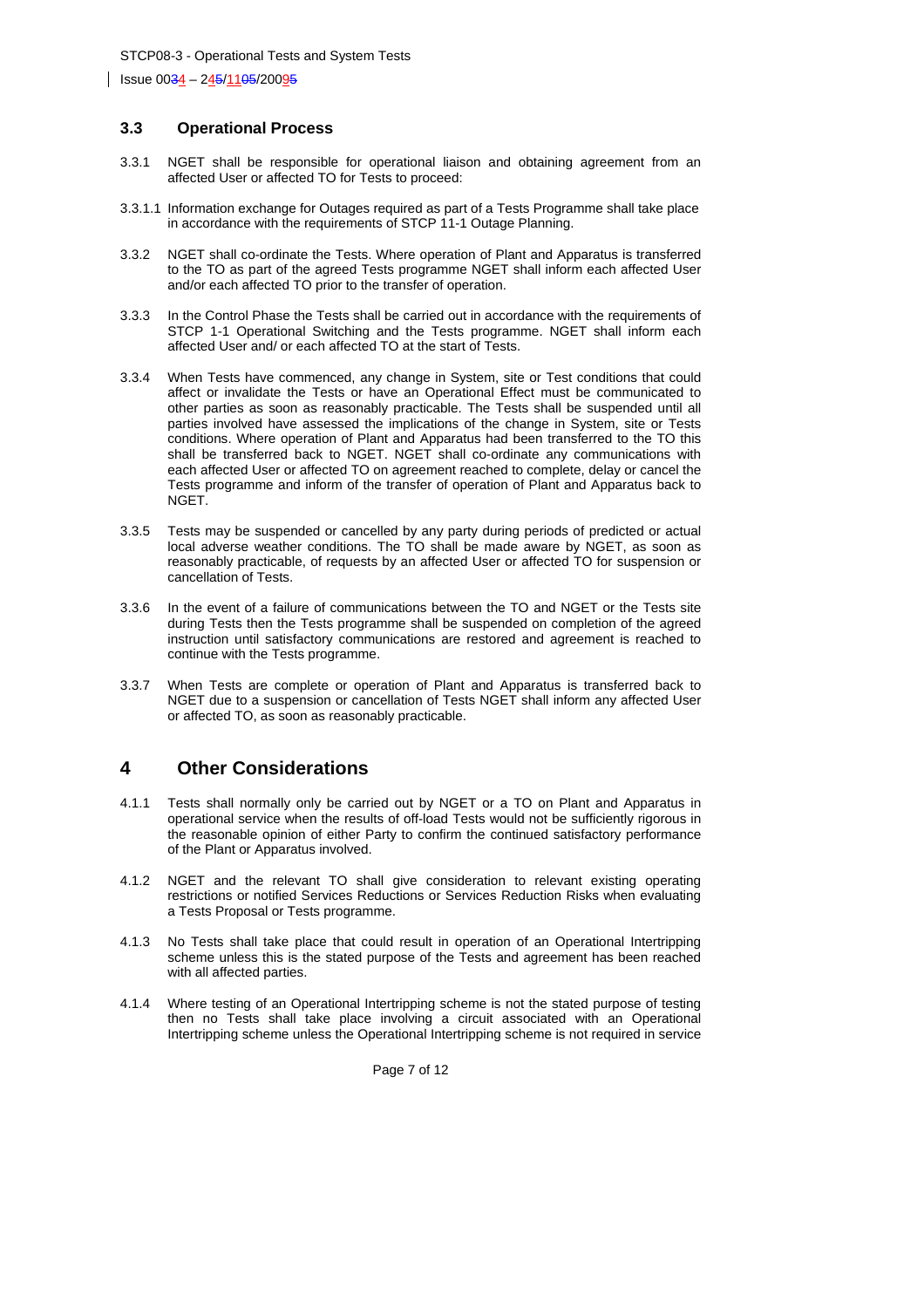in the opinion of NGET for the duration of the Tests. The scheme must be deselected from service by a means agreed with all affected parties.

# **Appendix B: Flow Diagrams**

Note that the Process Diagrams shown in this Appendix B are for information only. In the event of any contradiction between the process represented in this Appendix and the process described elsewhere in this STCP, then the text elsewhere in this STCP shall prevail.

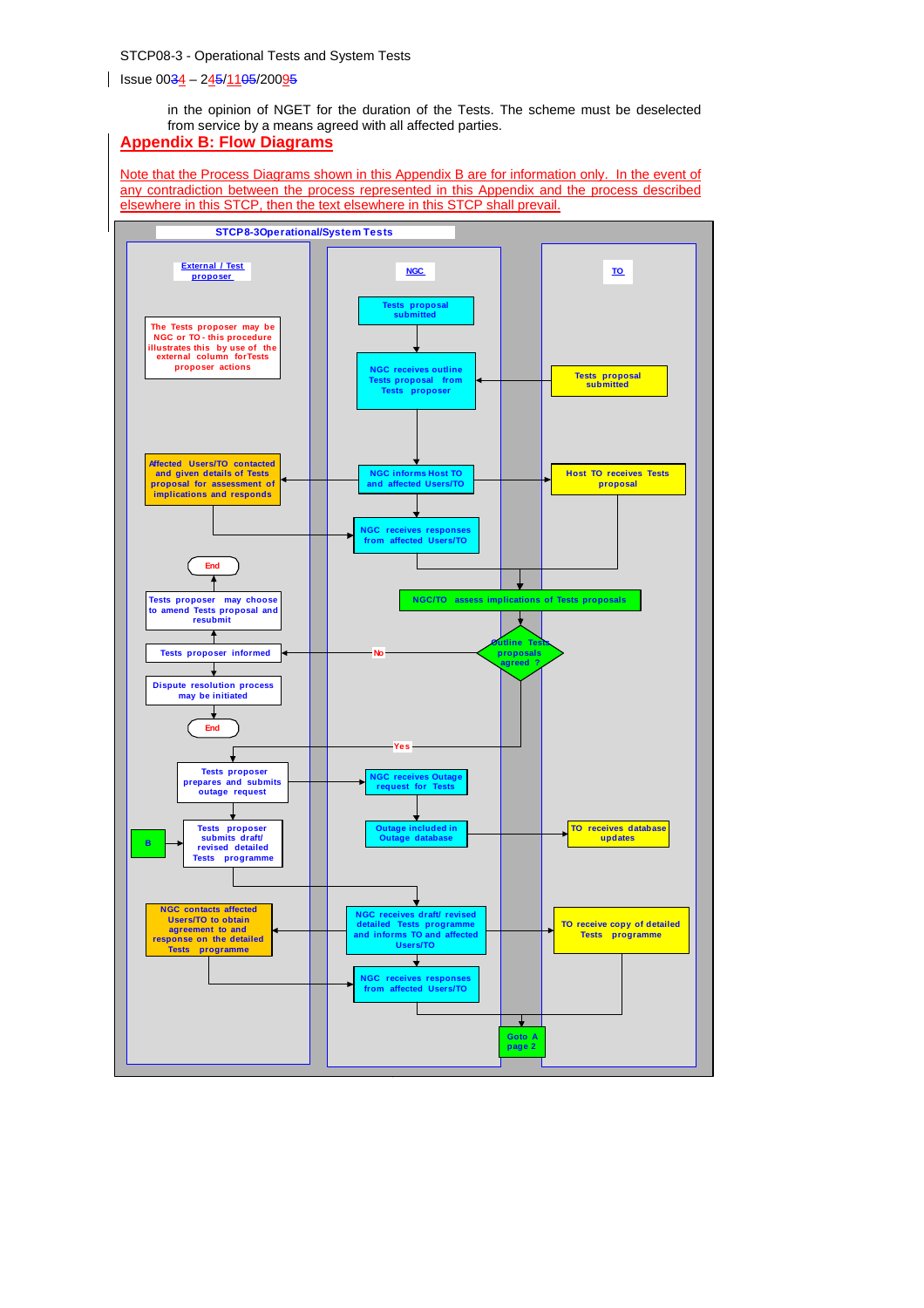$\frac{1}{1}$  Issue 0034 – 245/1105/20095



Page 9 of 12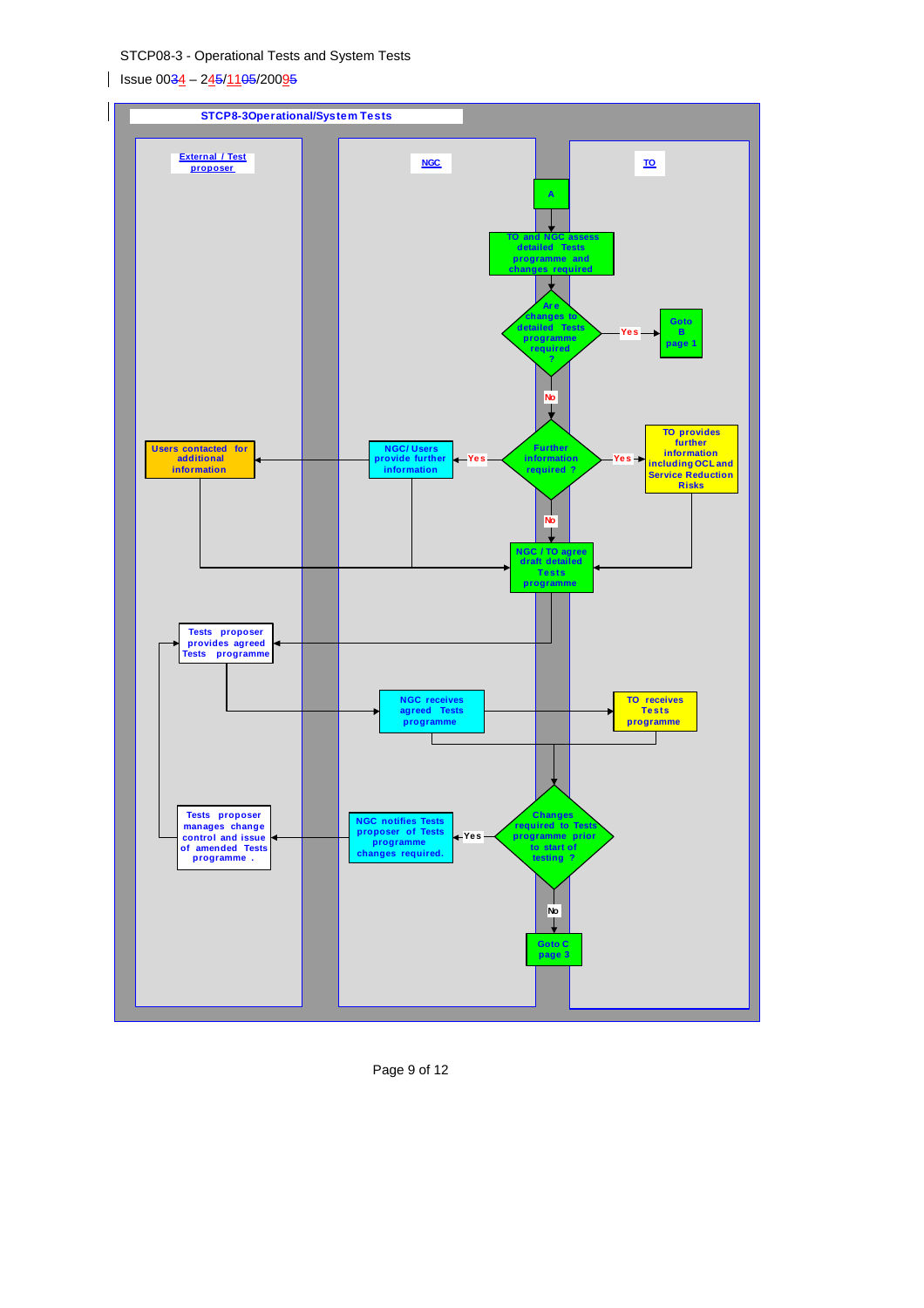$\vert$  Issue 0034 – 245/1105/20095



Page 10 of 12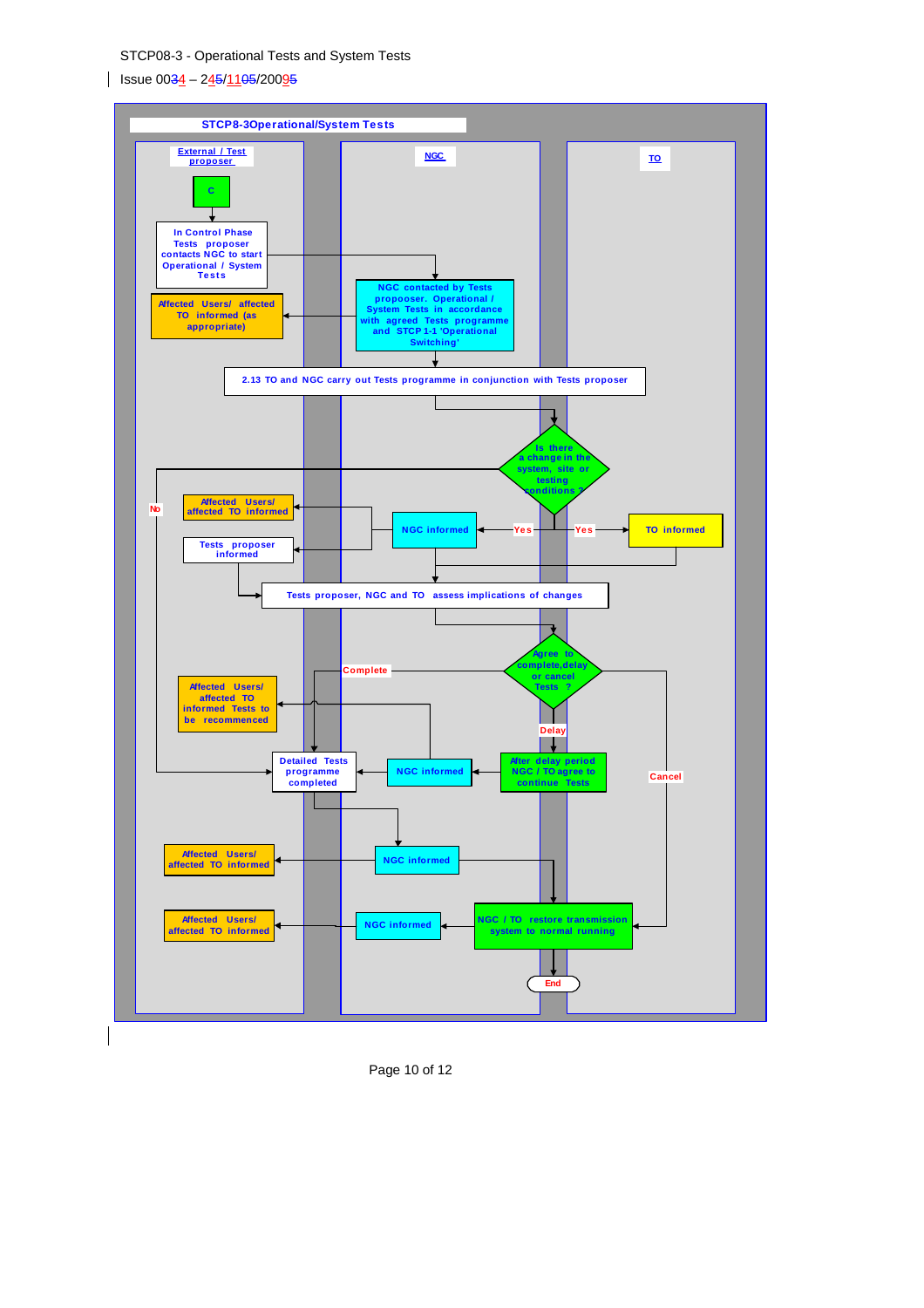## *Appendix B: Tests Programme*

- B1 A detailed Tests programme for major testing shall:
	- B.1.1 have a unique identifier allocated by the Tests Proposer and indicate the current version and issue number;
	- B.1.2 define the means of communication and location of all parties involved in the Tests;
	- B.1.3 follow an agreed change control process for changes to the Tests programme;
	- B.1.4 specify any associated documentation and diagrams forming part of the Tests programme and ensure these shall be accessible to all recipients of the Tests programme;
	- B.1.5 identify the Plant and Apparatus subject to the Tests and any other Plant and Apparatus that could be affected;
	- B.1.6 identify any Operational Effects or potential Operational Effects associated with the Tests;
	- B.1.7 identify any Services Reductions or Services Reduction Risks associated with the Tests;
	- B.1.8 outline the initial conditions of the Plant and Apparatus subject to the Tests;
	- B.1.9 detail any temporary protection settings or Protection Apparatus required for the purposes of the Tests together with the settings applied; and,
	- B.1.10 provide a detailed Tests schedule with location, action, any expected result and/or Operational Effect identified for each item of the Tests programme.
- B2 For complex Tests breakpoints should be identified where the Tests programme can be suspended and restarted without undue risk and with minimum disruption.